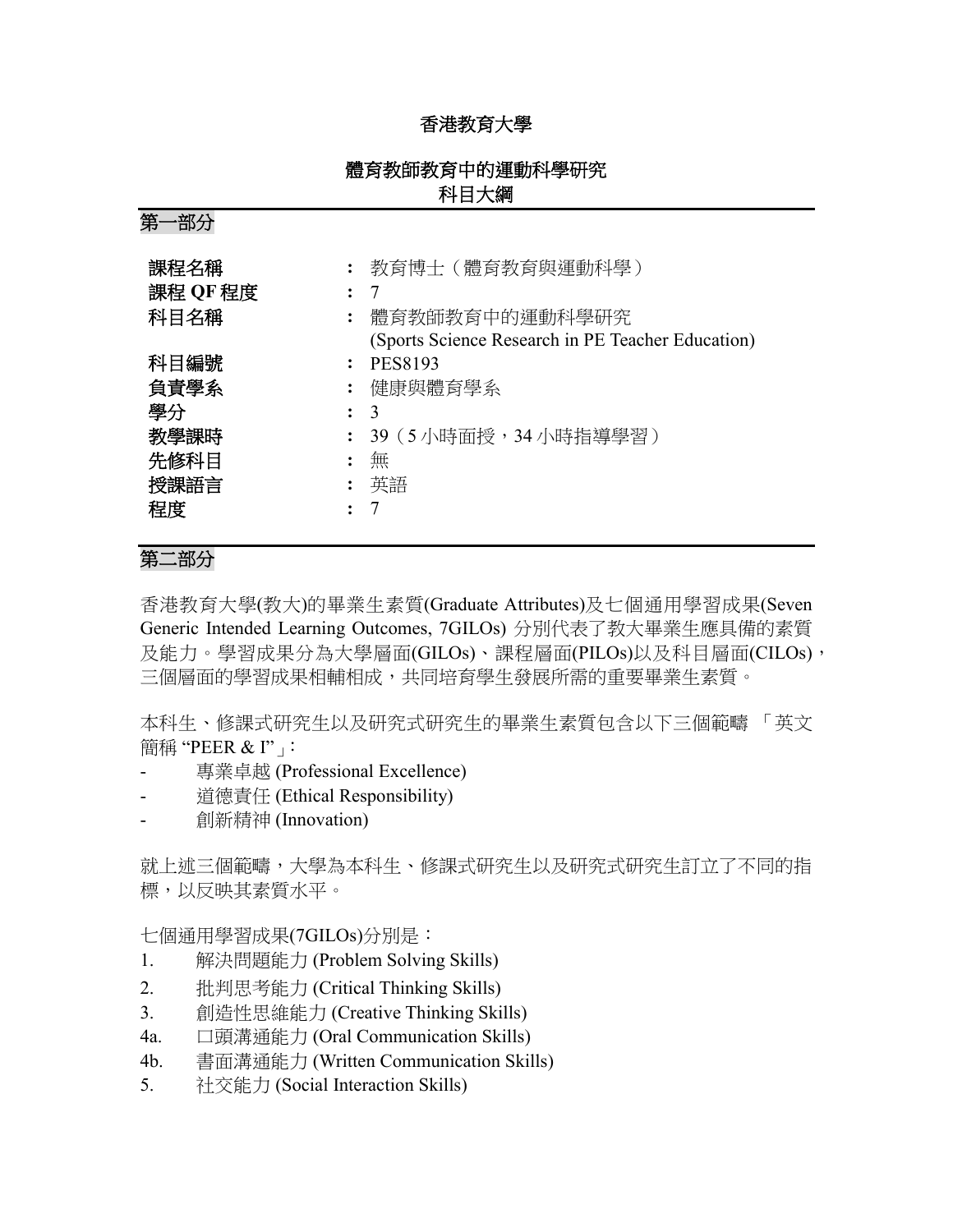- 6. 倫理決策 (Ethical Decision Making)
- 7. 全球視野 (Global Perspectives)

### **1.** 科目概要

本課程主要旨在引導學生明晰研究性課程的重要性。遵循這一理念,課程將引 入用於運動科學和體育研究的各種先進設計和分析方法,其中包括作為當代體 育教師教育(PETE)基礎的基於實驗室和基於實地的研究範式。由於課程概 述的方法類屬高級水準,因此本課程可被視為 MEd 課程中體育教育研究課程 的直接延伸。

### **2.** 預期學習成果

成功完成本課程後,學生應能夠:

- 成果一:展現其深入瞭解研究如何引導體育師資教育(PETE)課程的開發及 如何在 PETE 環境中促進研究文化;
- 成果二:批判性地評價 PETE 研究,並評估其論據的水準及 PETE 研究中常見 的局限;
- 成果三:瞭解如何選擇最適合 PETE 研究設計的邏輯和論據,包括基於實驗室 和基於實地的設計;
- 成果四:選擇最適合 PETE 研究的分析方法;
- 成果五:組織、解釋和報告 PETE 研究的數據
- **3.** 內容、預期學習成果及教與學活動

|    | 教授内容                                                                        | 預期學習<br>成果<br>(CILOs) | 教與學活動   |
|----|-----------------------------------------------------------------------------|-----------------------|---------|
| 1. | 運動科學與體育研究概論; 以及針<br>對如何適應 PETE 整體範式的研<br>究。課程亦將討論可通過研究引導<br>的 PETE 課程機制和技巧。 | 成果一                   | 由指導導師規定 |
| 2. | PETE 研究的重要評估方法,特別<br>是涉及時間、空間、設備和教學行<br>為等要素的評估方法。                          | 成果二                   | 由指導導師規定 |
|    | 3. 有助於辨識 PETE 相關議題和問題<br>的研究設計。                                             | 成果三                   | 由指導導師規定 |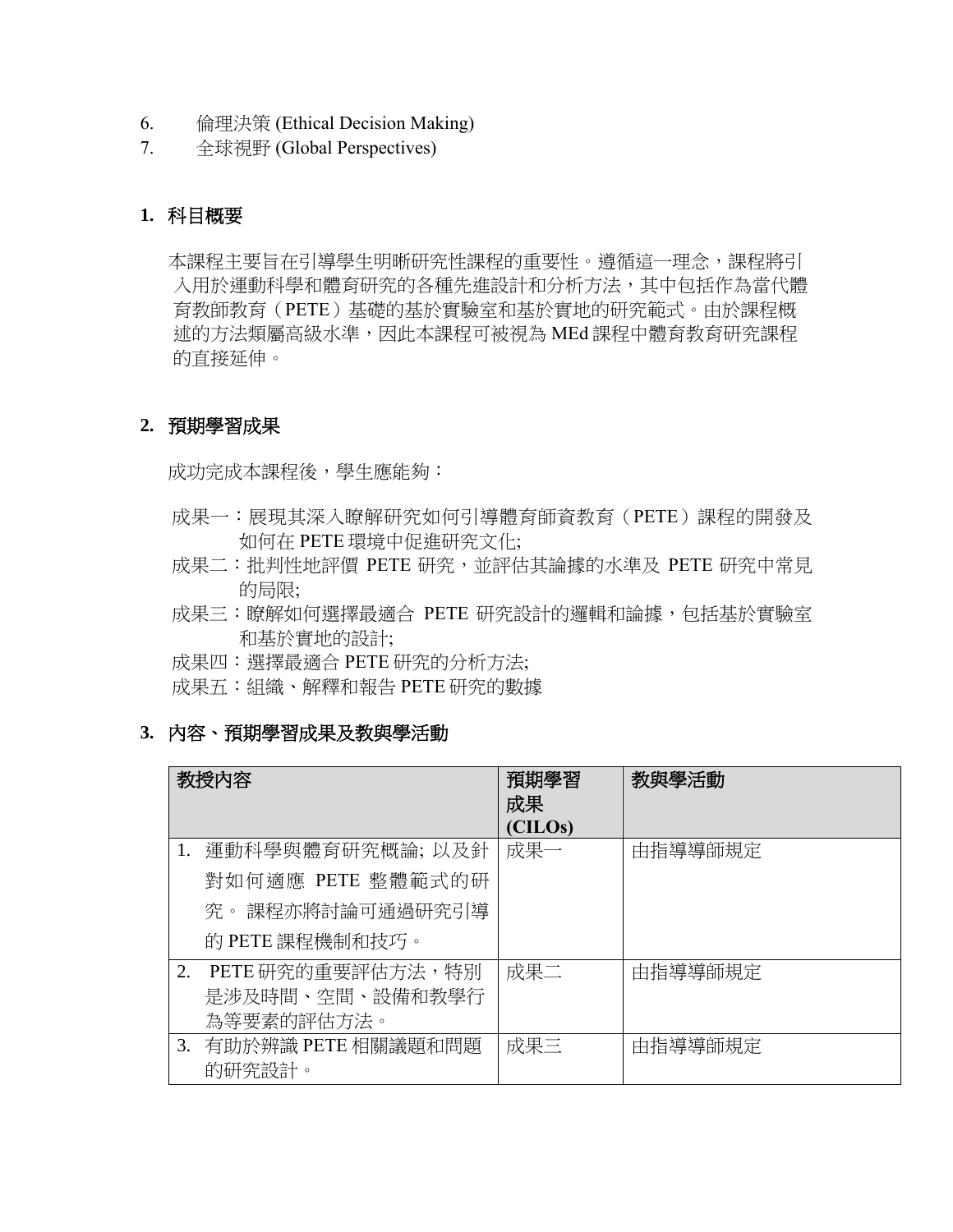|    | 常用於運動科學和體育,基於實驗 | 成果四 | 由指導導師規定 |
|----|-----------------|-----|---------|
|    | 室和基於實地的研究方法。    |     |         |
|    | 用於分析運動科學和體育教育數據 | 成果五 | 由指導導師規定 |
|    | 的數據分析技巧。        |     |         |
| 6. | 運動科學和體育研究中的常見局  | 成果二 | 指導導師規定  |
|    | 限。              |     |         |
|    |                 |     |         |

## **4.** 評核

| 評核課業                                       | 所佔比重 | 預期學習成果 (CILOs) |
|--------------------------------------------|------|----------------|
| 關於運動科學或體育專題的文獻綜述<br>$(-)$                  | 25%  | 成果一            |
| $(1000 - \nvert\vec{r})$                   |      | 成果二            |
|                                            |      |                |
| 對運動科學或體育教學研究方法的批<br>$\left(\square\right)$ | 25%  | 成果二            |
| 判性評價 (1000字)                               |      | 成果三            |
|                                            |      | 成果四            |
|                                            |      |                |
| 通過撰寫提案設計運動科學或體育教<br>$(\equiv)$             | 35%  | 成果一            |
| 育的研究項目 (2500字)                             |      | 成果二            |
|                                            |      | 成果三            |
|                                            |      | 成果四            |
|                                            |      | 成果五            |
| 口頭報告展示課業 (三) 中的提案<br>(四)                   | 15%  | 成果一            |
|                                            |      | 成果二            |
|                                            |      | 成果三            |
|                                            |      | 成果四            |
|                                            |      | 成果五            |
|                                            |      |                |

# **5.** 指定教科書

無

## **6.** 推薦書目

Armour, K. (2011) *Sport Pedagogy: An Introduction for Teaching and Coaching*. Routledge.